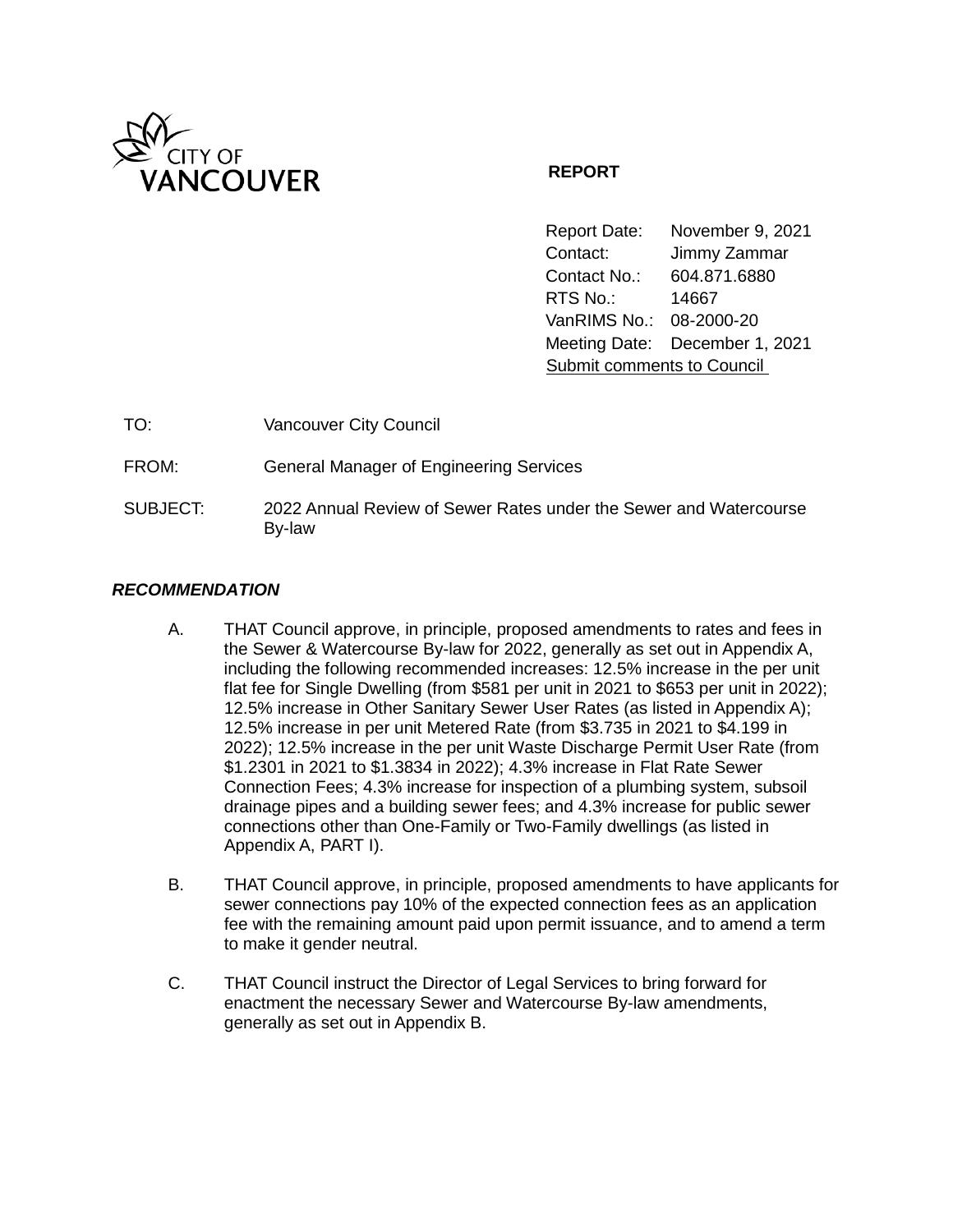### *REPORT SUMMARY*

Each year, staff review all costs related to the Sewer Utility and recommend rates for the year to come. This is also an opportunity for staff to provide an update to Council and the public on the Utility's strategic objectives and progress in meeting its strategic objectives.

These rates cover the sanitary sewer system while the storm system is funded through property taxes. The cost of the City's sewer system includes a levy paid to Metro Vancouver for sewage treatment, as well as capital and operating costs to renew and maintain the City's sewer system. The key drivers of the proposed rate increase are increasing treatment costs paid to Metro Vancouver and the debt costs associated with the Sewers Capital Plan. In 2016, Metro Vancouver started increasing the levy, in preparation for the regulatory obligation to upgrade the Iona Wastewater Treatment Plant, which treats sewage from the City of Vancouver.

For 2022, staff is recommending a 12.5% increase for sanitary service rates for flat and metered customers; 4.3% increase for public sewer connections other than One-Family or Two-Family dwellings, 4.3% increase for all other connection fees; and 4.3% for inspection fees of a plumbing system, subsoil drainage pipes and a building sewer.

The Sewer and Watercourse By-law annual rate changes, miscellaneous amendments related to the timing of fee payments for sewer connections, as well as an amendment of a term to make it gender neutral, are contained in Appendix B

# *COUNCIL AUTHORITY/PREVIOUS DECISIONS*

Sanitary sewer user fees and public sewer connection fees are reviewed annually by Council to establish the following year's rates.

On April 4, 2000, Council approved the implementation of user fees for sanitary sewer services to fund the operating portion of the sanitary sewer costs, based on volume.

In December 2008, Council approved shifting the remainder of the sanitary sewer costs (the infrastructure costs) from general taxes to payment through user fees. This shift was implemented over two (2) years and was complete in 2010. Currently, only the allocated costs for the storm system costs are funded by property taxes.

In December 2011, Council approved annual transfers between the Water Rate Stabilization Reserve and the Sewer Rate Stabilization Reserve based on the impact that weather related water consumption has on revenues in each utility.

### *CITY MANAGER'S/GENERAL MANAGER'S COMMENTS*

The General Manager of Engineering Services recommends approval of recommendations A and B above.

*REPORT*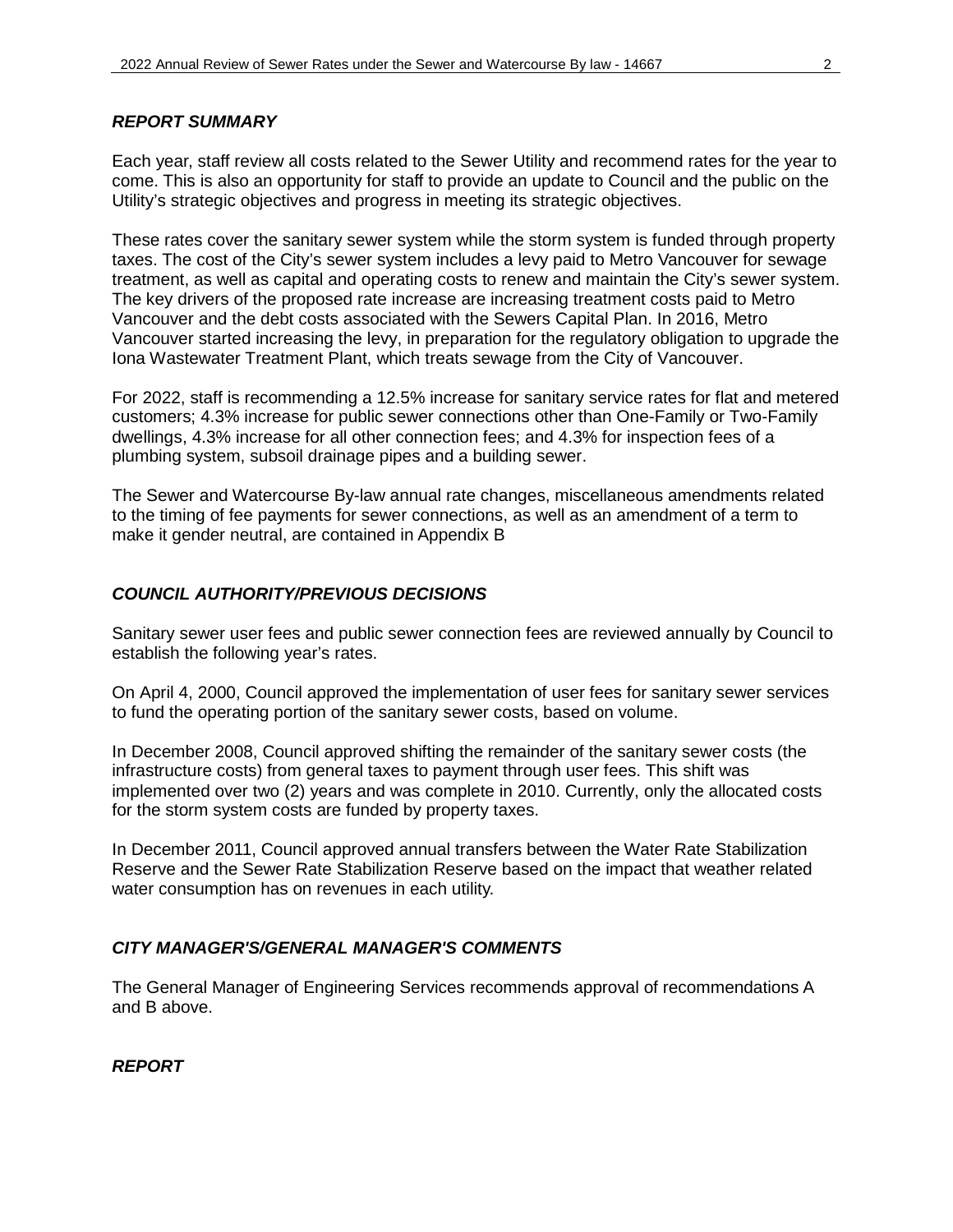### *Background/Context*

The City of Vancouver's sewer system has two (2) main components. The sanitary system collects wastewater from homes and businesses, while the storm system handles surface runoff from private and public property. Sanitary water and stormwater are collected from more than 100,000 service connections from homes and businesses, and stormwater is primarily collected from more than 45,000 catch basins. These systems channel water through 24 pump stations and 2,136 km of pipes, with a replacement value of approximately \$6.1 billion.

The system delivers sanitary water to the treatment facilities operated by the Greater Vancouver Sewerage and Drainage District (GVS&DD - Metro Vancouver). Also, the system captures and treats some stormwater through green infrastructure assets, and conveys the remainder of stormwater to outfalls along the City's surrounding water bodies. Originally the sewer system was built as a combined sewer system in which both sanitary water and storm flows were collected in a single combined sewer pipe in the street. In a combined system, during periods of rainfall, Combined Sewer Overflows (CSOs) can occur in which the combined sewer system can overflow into receiving waters. Since the late 1950s, the system has been built and replaced as a separated system with both sanitary and storm pipes in the street. Approximately 55.2% of the system has now been separated.

The costs of running the system include the capital costs for renewing the system and separating sewers, the costs to operate and maintain the system, and the cost of the delivery and treatment of sanitary water provided by Metro Vancouver. The sanitary system is funded through sewer user rates, based on water consumption, and the storm system is funded through general property taxes.

In the City of Vancouver, only some of the Sewer Utility's customers' water consumption is metered. All commercial, industrial, institutional and multi-family properties have water meters. In 2012, Council approved revisions to the Waterworks By-law requiring residential water metering for all new single-family and duplex properties. As of 2021, approximately 9,800 or 12.0% of these homes are now metered. Metered properties pay sewer costs based on water consumption as a proxy for sewer flows and unmetered single-family dwellings pay a flat rate on an annual basis.

A third group of customers, referred to as Permittees, are those industries that discharge more than 300 cubic metres of wastewater into the sanitary system over a 30-day period. These customers pay Metro Vancouver directly for sanitary treatment but also pay their share of the costs the City incurs in operating the sewer system. This is a metered rate covering only City costs and is less than the metered rate charged to other customers (which includes both City and Metro Vancouver costs).

### *Strategic Analysis*

The mandate of the City's Sewer Utility is to protect public health, the environment and property from contamination and flooding. All of the initiatives and strategies discussed here support this mandate.

As part of the strategic asset management approach, the City evaluates asset condition based on system performance and industry benchmarks. Currently, 21% of the sewer assets have a poor overall condition rating, while the remaining 79% are in fair-to-good condition. Additional investments will reduce the rate of deterioration; however, in the next 10 years, and despite a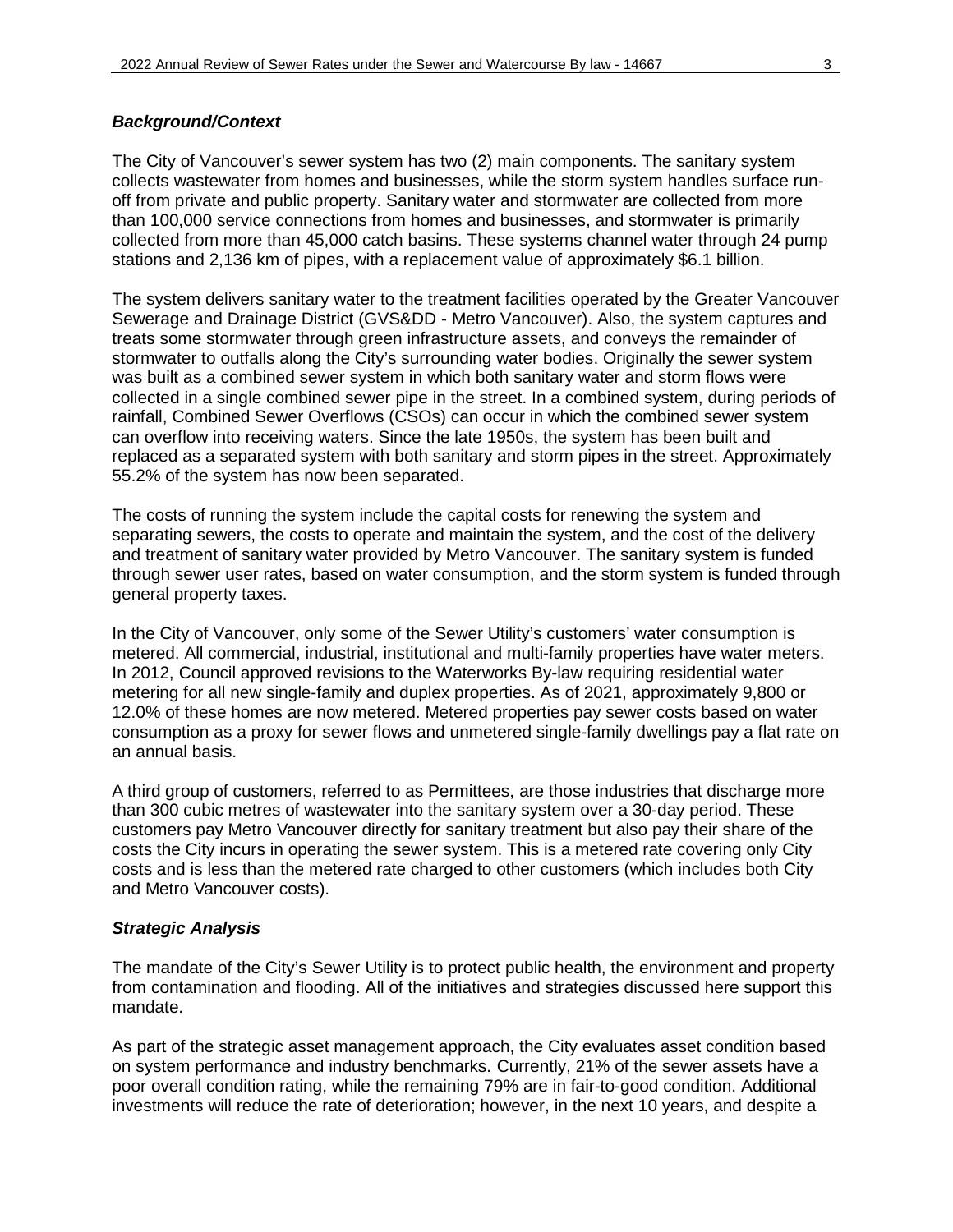substantial anticipated increase in rate of asset renewal, the condition of sewer assets is expected to continue on a path of deterioration to 27% poor condition. The impacts of this worsening condition are expected to be further exacerbated by climate change.

As the assets increasingly deteriorate, it is expected there will be higher rates of pipe collapses and blockages. To counter this increase in failures, and as part of a multi-decade plan to address a sewer infrastructure renewal needs, the asset renewal rate is being increased from 0.5% annually to 0.7% during the 2019-2022 Capital Plan, which will result in additional lengths of pipe being replaced year over year. Maintenance activities will also need to increase to maintain aging components such as pump stations, service lines, and catch basins, and to respond to more intense storms. Assets located adjacent to shorelines, such as outfalls and tide gates, will see increased maintenance and upgrades in response to sea level rise.

In addition to the asset management strategies, other City strategic priorities include accelerating actions to meet the city's obligations to mitigate combined sewer overflows by 2050, mitigating flood risk, as well as monitoring and improving stormwater quality and discharges into receiving environments through integrated solutions that include accelerated sewer separation, on-site rainwater management, nature based assets that capture and treat water closer to where it falls, and watershed-specific climate adaptive solutions.

Ultimately, the City aims to keep the sewer and drainage systems in a state of good repair, respond proactively to climate change, protect people, the environment, and property from flooding, and help restore watersheds to enable increased resilience, improved biodiversity, and healthy ecosystems for all.

The multi-award-winning Rain City Strategy (2019) provides a vision, transformative directions, and action plans to guide management of rainwater around the city. The ongoing Sewage and Rainwater Management Plan (SRMP) will bring forward a decision making framework that will allow Council to guide policy and investments in the City's sewer and drainage systems over the coming decades.

### *Financial Implications*

# **Key Cost Drivers**

Sewer Utility expenditures consist of four (4) key cost drivers: the Greater Vancouver Sewerage and Drainage District (GVS&DD) levy which makes up about 52% of the total budget, costs associated with Sewer capital expenditures, which make up about 39% of the budget, City of Vancouver operating costs which make up about 9% of the total budget, and transfers to or from the stabilization reserve which make up about 0.5%.. These components are shown graphically in Figure 1 below.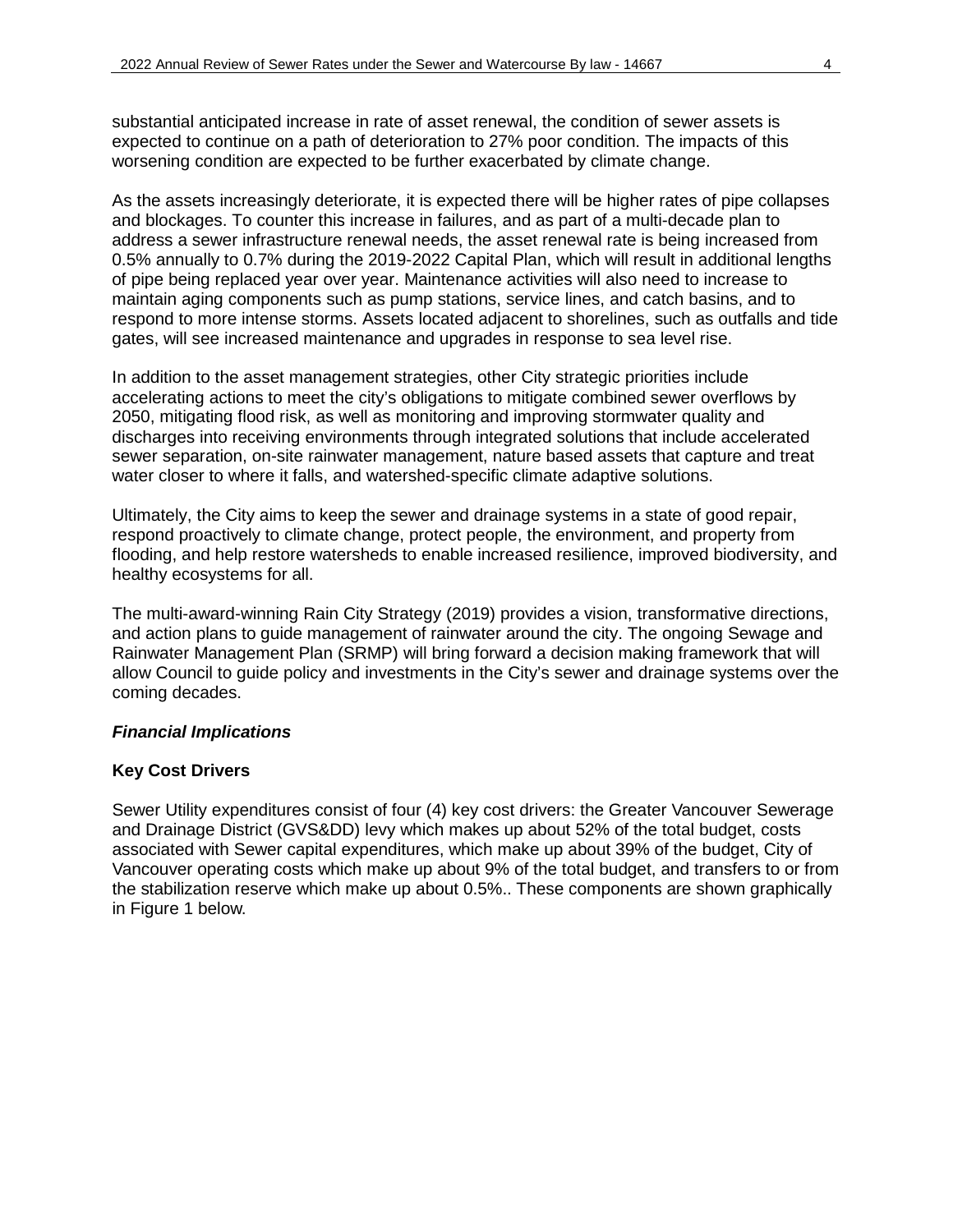### *Figure 1 – Sewer Utility Costs*



#### *GVS&DD Levy*

The Greater Vancouver Sewerage and Drainage District (GVS&DD), part of Metro Vancouver, imposes an annual levy on each of its members to cover the cost of implementing and operating of regional collection systems and sewage treatment facilities. The levy is a fixed amount based on the operating and capital budgets in each of the sewerage areas in the region. Levy increases in the coming five years are for the upcoming upgrades to the Metro Vancouver Iona Island wastewater treatment plant. The current year levy, which also covers the operating and capital costs of the regional collection system, will increase by 5.0% in 2022, with substantially higher increases anticipated in the following four years.

#### *Sewer Capital Program*

The Sewers capital program comprises the City's pipe system renewal and upgrades, pump station program renewal and upgrades, and the service connections program. The Sewers capital program has historically been funded through debentures. The impact of debt on the operating budget is gradual and spread over 10 years. In 2015, the City instituted a small 'payas–you-go' contribution towards capital expenditures on the sanitary sewer system. Pay-as-yougo uses current year revenues to fund current year and ongoing capital investments, ensuring the City's borrowing capacity is preserved for important one-time capital investments that are not appropriate for or too costly to be funded on a pay-as-you-go basis.

This 'pay-as-you-go' contribution grew to \$4.3 million by 2019, \$9.3 million in 2020, and \$13.7 million in 2021. The plan for 2022 is to increase this 'pay-as-you-go' contribution by a further \$5.4 million to \$19.1 million in order to help fund the capital work associated with the 2019-2022 Capital Plan to achieve our targeted rate of renewal of 0.7% by the end of this capital plan.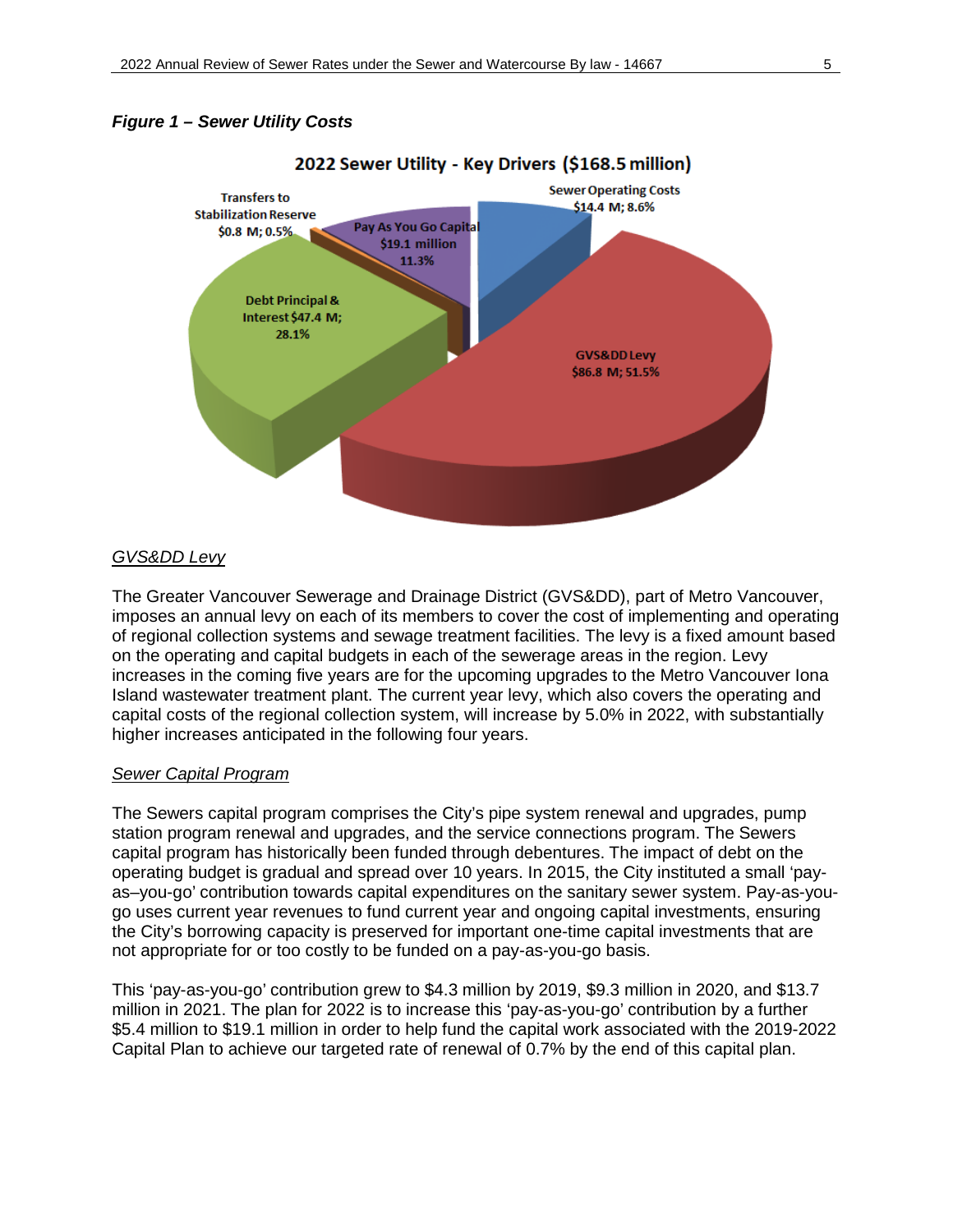#### *Operating and Maintenance*

Sewer operating and maintenance costs are associated with cleaning, repairing, inspecting and managing the infrastructure, as well as emergency response for sewer backups and flooding. Tasks include unblocking mains and connections, clearing tree root intrusions, completing CCTV inspections, cleaning and maintaining catch basins, maintaining sewer pump stations and working with property owners to locate and eliminate cross connections.

#### **2021 Budget Performance**

Table 2 summarizes the operating budget and current forecast for the Sewer Utility in 2021.

| Sewer Utility (\$ millions)               |    | 2021<br><b>Forecast</b> |    | 2021<br><b>Budget</b> |    | \$ Variance              | % Variance |  |
|-------------------------------------------|----|-------------------------|----|-----------------------|----|--------------------------|------------|--|
| <b>Water Consumption Volume</b>           |    | 110,058,022             |    | 112,000,000           |    |                          |            |  |
|                                           |    |                         |    |                       |    |                          |            |  |
| <b>Revenues</b>                           |    |                         |    |                       |    |                          |            |  |
| <b>General Tax Levy</b>                   | \$ | 46.5 <sup>5</sup>       |    | $46.5\quad$           |    | (0.0)                    | $0.0\%$    |  |
| <b>Metered Rate Revenues</b>              |    | 60.0                    |    | 60.6                  |    | (0.6)                    | $-1.0%$    |  |
| <b>Flat Rate Revenues</b>                 |    | 43.8                    |    | 43.8                  |    | ٠                        | 0.0%       |  |
| <b>Industrial Waste Water Fees</b>        |    | 1.1                     |    | 1.1                   |    | 0.0                      | 2.0%       |  |
| <b>Other Revenues</b>                     |    | 1.6                     |    | 1.8                   |    | (0.1)                    | $-8.2%$    |  |
| <b>Total Revenues</b>                     | Ś. | 153.1                   | Ŝ  | 153.8                 | Ŝ  | (0.8)                    | $-0.5%$    |  |
| <b>Expenses &amp; Transfer</b>            |    |                         |    |                       |    |                          |            |  |
| GVSⅅ Levy                                 | Ś  | 82.7 <sup>5</sup>       |    | 82.7 <sup>5</sup>     |    |                          | $0.0\%$    |  |
| <b>Sewers Operating Costs</b>             |    | 12.1                    |    | 13.3                  |    | 1.2                      | 9.0%       |  |
| <b>Debt Service Charges</b>               |    | 43.5                    |    | 43.5                  |    |                          | $0.0\%$    |  |
| Transfer to/(from) Stabilization Reserve  |    | 1.1                     |    | 0.6                   |    | (0.4)                    | $-69.5%$   |  |
| "Pay as you Go" Capital                   |    | 13.7                    |    | 13.7                  |    | $\overline{\phantom{0}}$ | 0.0%       |  |
| <b>Total Expenditures &amp; Transfers</b> | Ś. | 153.1                   | s  | 153.8                 | Ŝ  | 0.8                      | 0.5%       |  |
| Surplus/(Deficit)                         | Ś. | ٠                       | Ŝ. |                       | Ś. |                          | 0.0%       |  |

*\*Tables may not sum due to rounding. The purpose of this table is to explain budget performance. Additional revenue is reported as positive and additional expenditures as negative.*

#### *2021 Revenues*

The revenues from General Tax Levy fund the storm component of the sewer system and the utility fee revenues fund the sanitary component of the system. While the proportions can vary from year to year, the storm component typically makes up about 37% of the total sewer expenditures.

Metered sewer revenues are associated with the potable water used by metered customers since the volume of water consumed serves as a proxy for discharged sanitary flows. As a result of continued slowdown in commercial business activities in 2021 due to the ongoing health restrictions in place as a result of COVID-19 pandemic, we see lower water consumption in 2021. This has resulted in a lower forecast for metered revenues by about \$0.6 million compared to 2021 budget.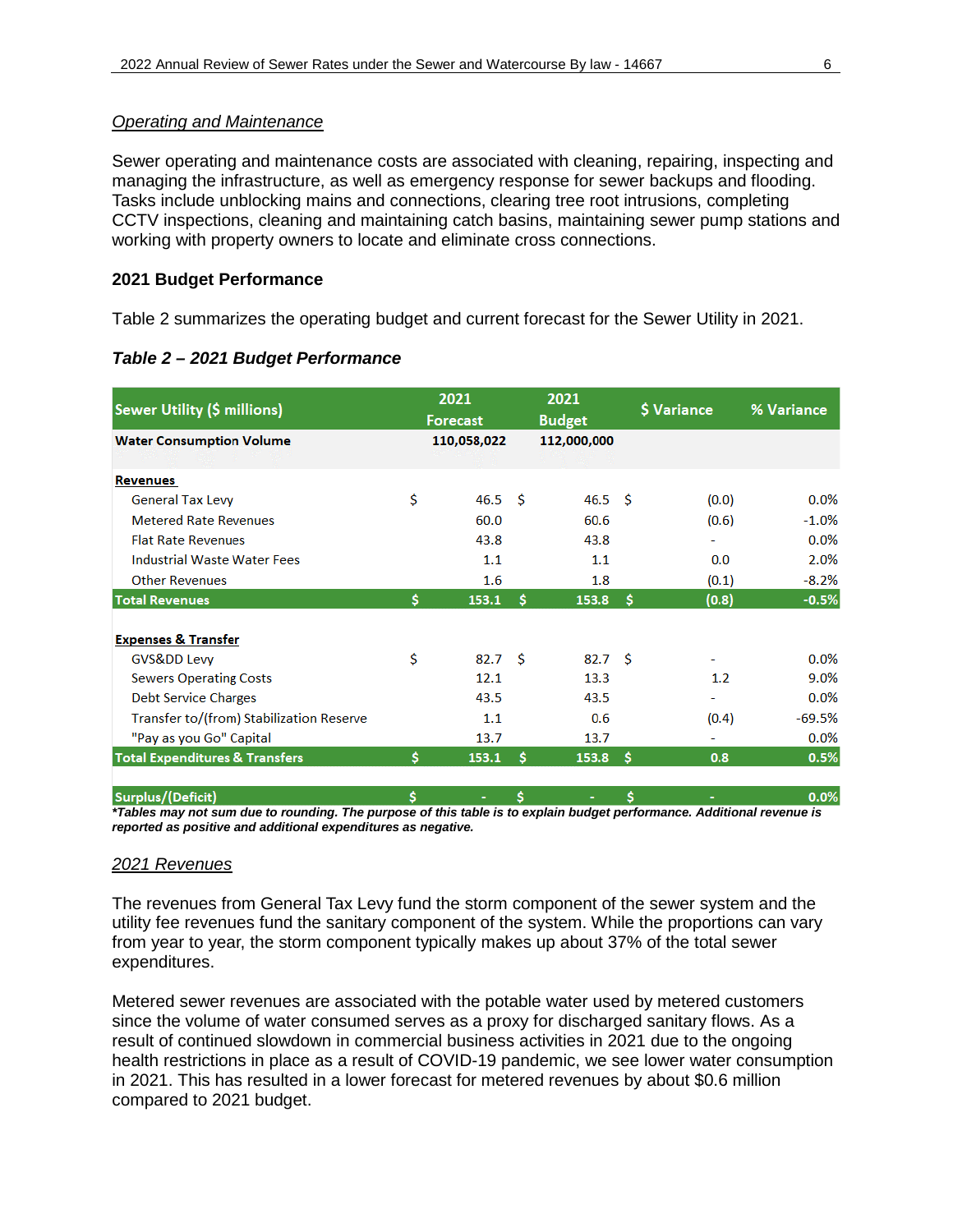#### *2021 Expenditures & Transfers*

As previously stated, the largest driver of expenses in the Sewer Utility is the levy paid to Metro Vancouver to cover the cost of regional collection and sewage treatment facilities. For 2021, there is no budget variance forecasted for the Metro sewer levy. However, Sewer operating expenditure is forecasted to be underspent in 2021. This is mainly due to the restrictions in place due to COVID-19 and delays in hiring of staff, leading to deferral of some of the operating program works to 2021.

The Sewer Utility uses the Sewer Rates Stabilization Reserve to mitigate year-over-year increases in Sewer rates and balance year-end differences between budgeted and actual revenues. In 2021, there was a budgeted transfer of \$0.6 million to the reserve; however, for this year \$1.1 million is expected to be transferred to the reserve. This variance is due to lower operating expenditures partially offset by lower metered revenue.

#### **2022 Proposed Budget and Rates**

Sewer utility rates will increase by 12.5% or \$72 per year for a single-family residence. This increase is necessary due to:

- A 5.0% increase in the Metro Vancouver levy, which includes costs for the planned upgrades to secondary treatment at Iona Island wastewater treatment plant. The Iona Island plant must be upgraded to secondary treatment by no later than 2030 to meet regulatory requirements. Per Metro Vancouver, the completion of secondary treatment is currently anticipated by 2034 at a cost of approximately \$10.7 billion for tertiary treatment, including contingency and risk reserve; preparatory work has already begun. The cost of this facility will significantly impact sewer rates in the coming years, and the investment is anticipated to deliver a replacement to the existing asset and achieve important environmental, ecological and community benefits for the region.
- Increase in funding for sewer capital projects related to the approved 2019-2022 Capital Plan to achieve our targeted rate of renewal of 0.7% by the end of this capital plan, in order to continue the necessary pace of increase in asset renewal towards an anticipated 1-1.5% renewal rate, that would eventually allow the city to keep up with the rate of deterioration of aging infrastructure and meet regulatory obligations.
- Increase in debt servicing costs related to capital programs supporting sewer main replacement and maintaining the City's sewer and drainage system.
- An increased transfer to the Sewer stabilization reserve to help mitigate future rate increases as a result of higher future Metro Levy due to upgrades at the Iona Island wastewater treatment plant.

Since sewage flows are not directly metered, the volume of the City's annual drinking water consumption is used as a proxy to determine the annual sewage consumption. Actual drinking water consumption is lower than budgeted in 2021 and the longer term trend demonstrates a gradual overall reduction in per capita use. Water consumption over the short-term is anticipated to be lower due to the slowdown in commercial business activity as a result of the COVID-19 pandemic. However, in the long-term, enhanced water conservation strategies and additional investment in water conservation programs are expected to further contribute to the downward per capita drinking water use trend. The drinking water consumption volume budget for 2022 has been set at 112,000,000 m<sup>3</sup>.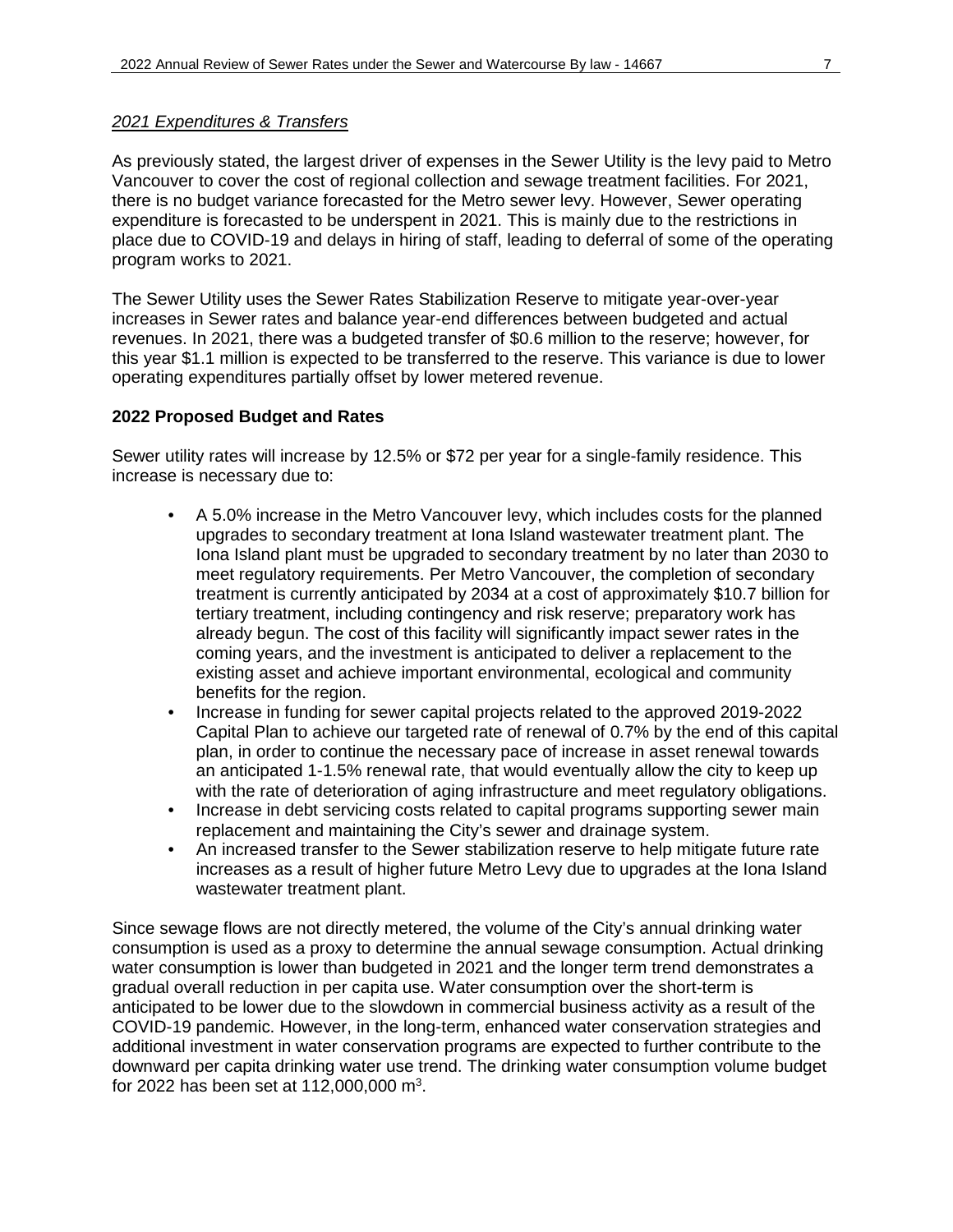The Draft 2022 budget is summarized in Table 3 with the restated 2021 budget and forecast for comparison.

### *Table 3 – Draft 2021 Budget*

| Sewer Utility (\$ millions)               |    | 2021<br><b>Budget</b> |    | 2022<br>Proposed  |    | \$ Change<br>from 2021<br><b>Budget</b> | % Change |
|-------------------------------------------|----|-----------------------|----|-------------------|----|-----------------------------------------|----------|
| <b>Water Consumption Volume</b>           |    | 112,000,000           |    | 112,000,000       |    |                                         |          |
| <b>Revenues</b>                           |    |                       |    |                   |    |                                         |          |
| <b>General Tax Levy</b>                   | \$ | 46.5 <sup>5</sup>     |    | 49.0 <sup>5</sup> |    | 2.5                                     | 5.4%     |
| <b>Metered Rate Revenues</b>              |    | 60.6                  |    | 68.1              |    | 7.5                                     | 12.3%    |
| <b>Flat Rate Revenues</b>                 |    | 43.8                  |    | 48.5              |    | 4.7                                     | 10.7%    |
| <b>Industrial Waste Water Fees</b>        |    | 1.1                   |    | 1.1               |    | 0.0                                     | 2.0%     |
| <b>Other Revenues</b>                     |    | 1.8                   |    | 1.8               |    | 0.1                                     | 3.5%     |
| <b>Total Revenues</b>                     | \$ | 153.8                 | \$ | 168.5             | s  | 14.7                                    | 9.6%     |
| <b>Expenses &amp; Transfer</b>            |    |                       |    |                   |    |                                         |          |
| GVSⅅ Levy                                 | \$ | 82.7 <sup>5</sup>     |    | 86.8 <sup>5</sup> |    | 4.1                                     | 5.0%     |
| <b>Sewers Operating Costs</b>             |    | 13.3                  |    | 14.4              |    | 1.1                                     | 8.4%     |
| <b>Debt Service Charges</b>               |    | 43.5                  |    | 47.4              |    | 3.9                                     | 9.0%     |
| Transfer to/(from) Stabilization Reserve  |    | 0.6                   |    | 0.8               |    | 0.2                                     | 26.4%    |
| "Pay as you Go" Capital                   |    | 13.7                  |    | 19.1              |    | 5.4                                     | 39.4%    |
| <b>Total Expenditures &amp; Transfers</b> | Ś  | 153.8                 | Ŝ  | 168.5             | s  | 14.7                                    | 9.6%     |
| Surplus/(Deficit)                         | \$ | ٠                     | \$ | ۰                 | \$ |                                         | 0.0%     |

*\*Tables may not sum due to rounding. The purpose of this table is to present year-over-year changes in the budget as presented in the 2021 Budget Book where both additional revenue and expenses are presented as positive changes.* 

### *2022 Revenues & Proposed Rates*

The proposed rate increase for both flat and metered sewer utility customers is 12.5% in 2022, which resulted in a net increase of \$7.5 million to metered revenues.

Prior to 2012, all single-family dwellings and duplexes paid a flat annual rate for sanitary services. Since January 1, 2012, all new single-family homes and duplexes are metered and no longer pay the flat rate. Approximately 1,000 homes per year are moving to a metered rate through redevelopment activity. Although the rates are increasing by 12.5% over 2021, the total flat revenue is only increasing by 10.7% due to a decrease in the number of households to be billed in 2022.

The \$2.5 million increase in the tax supported portion of the sewer budget represents the cost of the storm component of the sewer system which is calculated to be about 37% of the total expenses and transfers, which include cost that are fully allocated to the sanitary system.

### *2022 Expenditures & Transfers*

The 2022 budget for Metro Vancouver charges will increase by 5.0% over the 2021 budget. While this levy includes Greater Vancouver Sewerage and Drainage District (GVS&DD) capital costs, 2022 increase is primarily driven by increased Metro Vancouver costs at the Iona Island wastewater treatment plant, including expense of site preparation for secondary sewer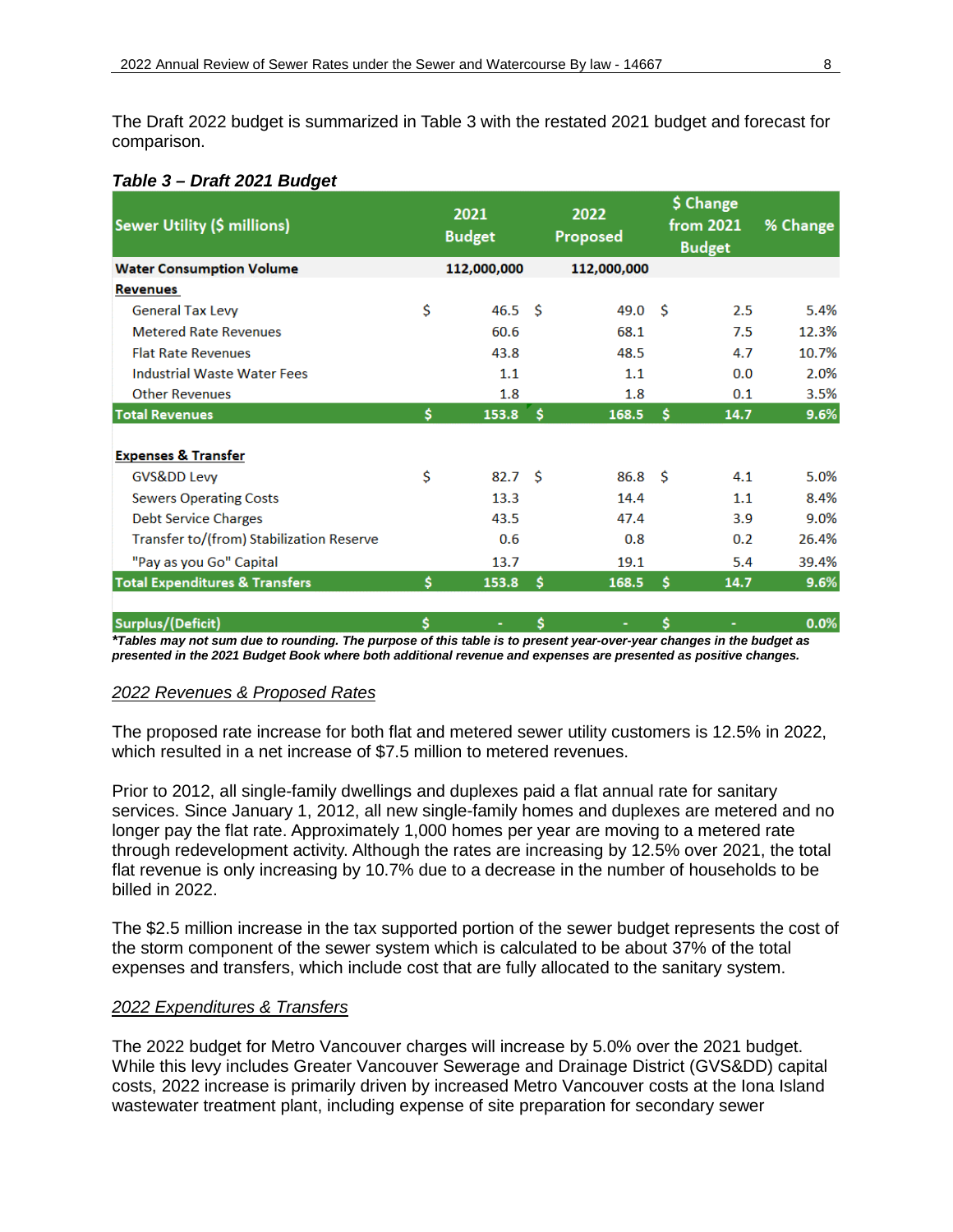treatment. The increase in City operations costs are to fund higher salaries expenditures to account for merit and pay increases along with new positions to support ongoing operational work.

In 2022, City staff recommends a \$5.4 million increase in the pay-as-you-go contribution from \$13.7 million to \$19.1 million to help fund the approved 2019-2022 Capital Plan. Debt charges (interest and principal combined) will also increase by \$3.9 million or 9%.

Staff proposes to transfer \$0.8 million to the Sewer Rates Stabilization Reserve in 2022 to provide rate stabilization to mitigate what would otherwise be a higher year-over-year rate increase in future years.

### **Five Year Outlook**

Table 4 summarizes the five (5) year outlook for the Sewer Utility and the following paragraphs discuss the assumptions used.

| Table 4 – Sewer Utility Five-year Outlook |  |  |
|-------------------------------------------|--|--|
|                                           |  |  |

| Sewer Utility (\$ millions)               | 2022        | 2023        | 2024        | 2025        | 2026        |
|-------------------------------------------|-------------|-------------|-------------|-------------|-------------|
| <b>Assumptions:</b>                       |             |             |             |             |             |
| <b>Water Consumption Volume</b>           | 112,000,000 | 111,500,000 | 111,000,000 | 110,500,000 | 110,000,000 |
| <b>Metro Levy Price Increase</b>          | 5.0%        | 13.2%       | 19.7%       | 26.9%       | 17.8%       |
| <b>City Rate Increase</b>                 | 12.5%       | 15.0%       | 15.0%       | 15.0%       | 15.0%       |
| <b>Revenues</b>                           |             |             |             |             |             |
| <b>General Tax Levy</b>                   | \$<br>49.0  | -Ś<br>52.0  | Ŝ<br>58.1   | -Ś<br>72.7  | -Ś<br>84.9  |
| Sewer Fees - Metered                      | 68.1        | 78.1        | 89.3        | 102.3       | 117.1       |
| Sewer Fees - Flat Rate                    | 48.5        | 55.0        | 62.3        | 70.6        | 80.1        |
| <b>Industrial Waste Water Fees</b>        | 1.1         | 1.3         | 1.5         | 1.9         | 2.3         |
| <b>Other Revenues</b>                     | 2.9         | 3.1         | 3.4         | 3.9         | 4.3         |
| <b>Total Revenues</b>                     | 168.5       | 188.2       | 213.2       | 249.5       | 286.3       |
| <b>Expenses</b>                           |             |             |             |             |             |
| GVSⅅ Levy                                 | 86.8        | 98.3        | 117.6       | 149.3       | 175.9       |
| <b>Sewers Operating Costs</b>             | 14.0        | 14.4        | 14.7        | 15.0        | 15.4        |
| <b>Total Expenses</b>                     | 101.2       | 113.0       | 132.7       | 164.7       | 191.6       |
| <b>Transfers</b>                          |             |             |             |             |             |
| <b>Debt Transfers</b>                     | 47.4        | 44.1        | 43.8        | 44.3        | 45.8        |
| Pay As you Go Capital                     | 19.1        | 30.1        | 36.0        | 42.4        | 48.7        |
| Transfer to/(from) Stabilization Reserv   | 0.8         | 0.9         | 0.7         | (1.9)       | 0.2         |
| <b>Total Transfers</b>                    | 67.3        | 75.1        | 80.5        | 84.8        | 94.7        |
| <b>Total Expenditures &amp; Transfers</b> | 168.5       | 188.2       | 213.2       | 249.5       | 286.3       |
| Surplus/(Deficit)                         | \$          | \$          | \$          | \$          | \$          |

*\*Tables may not sum due to rounding – some of the revenues are grouped in Property tax revenue, Cost recoveries, grants & donations and Other revenue in the budget book* 

The GVS&DD levy for the Vancouver Sewerage Area (VSA) is increasing by 5.0% in 2022 with projected increases in the GVS&DD levy of an average of 19.4% per year for the next four (4) years. These projections are based on operating and capital costs at the Iona wastewater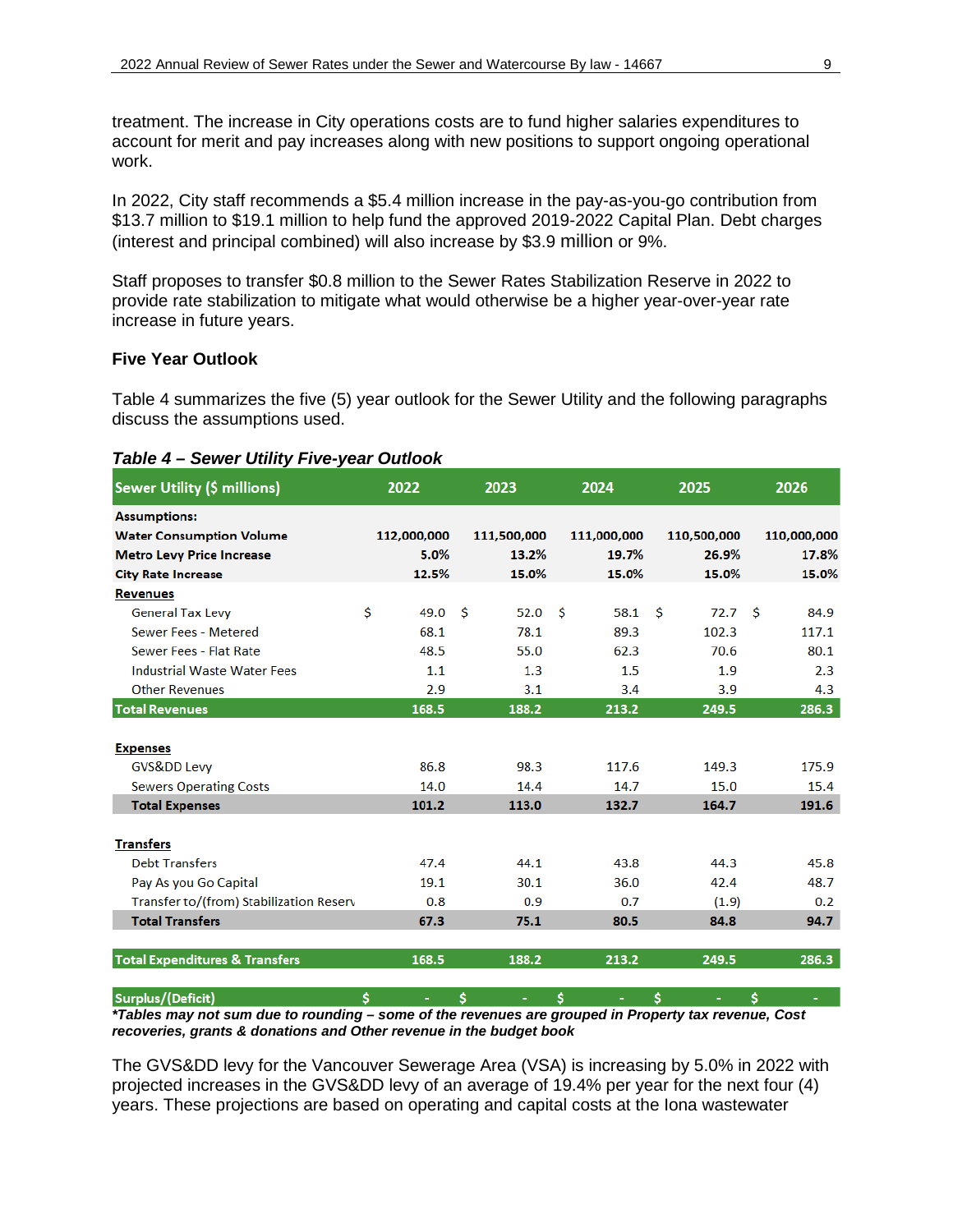treatment plant and have been adjusted for site preparation. The Iona plant must be upgraded to secondary treatment by 2030. As such, we expect to see larger increases in Metro Vancouver costs in the future.

Capital expenditures (Debt costs and pay-as-you-go contributions) are expected to increase as we continue to invest in our sewer infrastructure and strive to meet the regulatory obligation to mitigate combined sewer overflows by 2050. The five (5) year outlook numbers were projected based on the forecasted rate of separation in the approved 2019-2022 Capital Plan.

Although this five (5) year outlook assumes inflationary increases in the sewer operating costs, we will continue to look for ways to provide the service at a lower cost by finding more efficient ways to maintain the system.

### **Related Fees**

To be consistent with other flow related rate increases, a 4.3% increase in rates for specific types of disposals is proposed. These include discharge of contaminated groundwater, ship wastewater and discharges by third-party utilities.

### **Connection Fees**

All new development and major renovation projects in the City are required to install separated sewer connections on private property and pay connection fees for the corresponding connections on City property. These fees are updated regularly to ensure cost recovery.

The fees are collected prior to the timing of the actual connection work and are based on an average price model and the underlying complexities can vary by job.

The Conference Board of Canada forecasted that the CPI for Metro Vancouver would increase between 2.0% and 2.3% from 2022 to 2025. However, the costs of the sewer utility, which are heavily influenced by Metro Vancouver levy increases and increased construction material costs, are expected to increase well above forecasted inflation.

To maintain full cost recovery, it is recommended that a 4.3% increase is recommended for approval for Sewer Flat Rate Connections other than One-Family or Two-Family dwellings and a 4.3% increase be approved for all other Sewer Flat Rate Connections and for inspection of a plumbing system, subsoil drainage pipes and a building sewer.

### **Application Fee for Sewer Connections**

In continued efforts to improve customer service and reduce permit wait times, the City's sewer connection permits recently transitioned into the new electronic applications platform that now allows applications to be submitted online. Along with the efficiencies realized with the new process, an unintended consequence resulted whereby the timing of when permit fees were collected created issues for both applicants and the City. Namely, with a requirement for applicants to pay for the full cost of the sewer permit at the time of application, more than a year prior to the installation of the connection or issuance of the permit, carrying costs for financing sewer works well in advance of actual development work was identified as a concern.

In addition, with applicants paying full fees at the time of application and not reasonably closer to when work is anticipated to be completed by City forces, fees collected in previous years would generally not cover the true costs at the time of construction, potentially resulting in an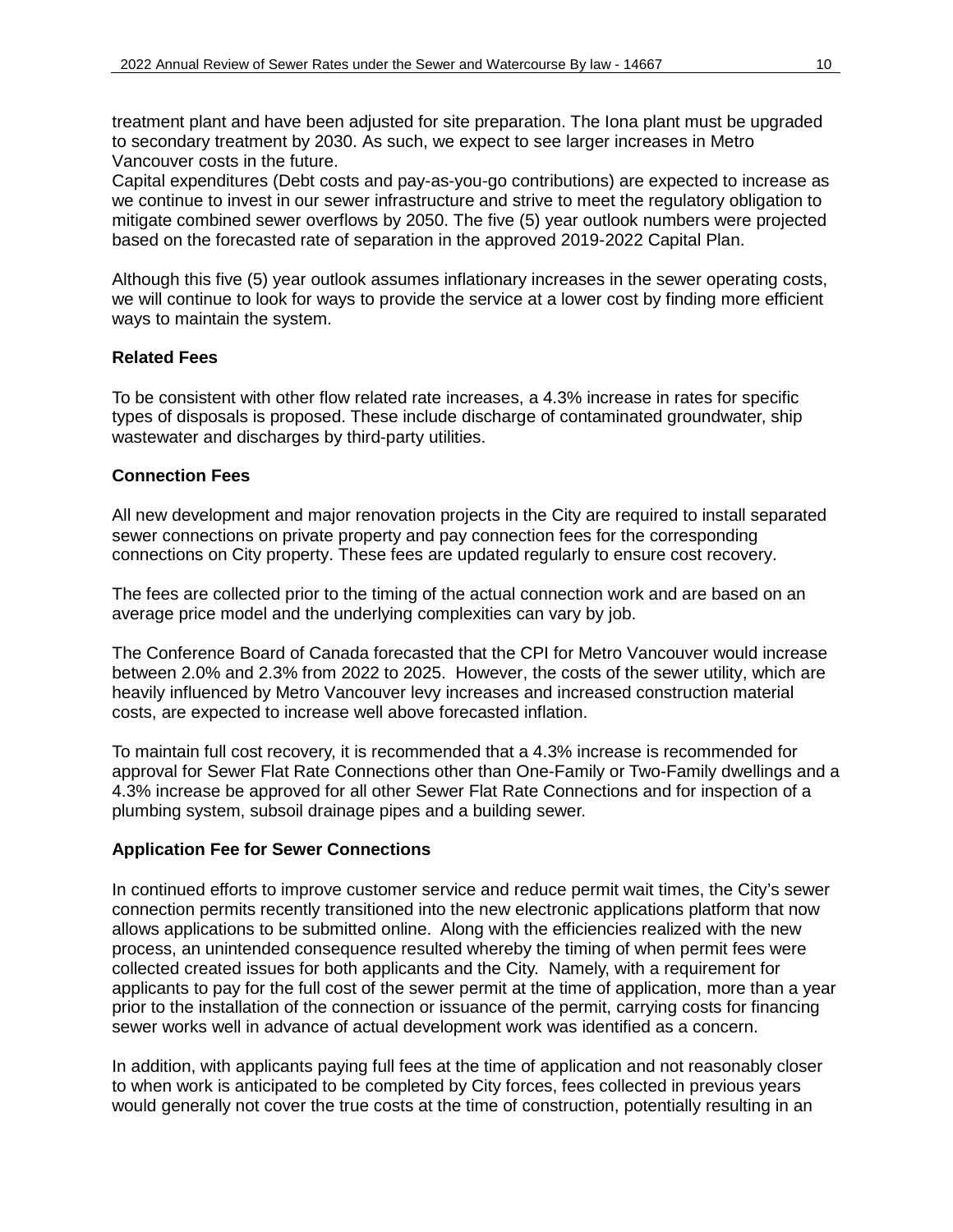under recovery of costs. To address these concerns, staff recommend the bylaw be amended to have applicants for sewer connections pay 10% of the expected connection fees as an application fee, with the remaining amount paid upon permit issuance. The 10% application fee would cover costs incurred by the City in processing applications from intake to the time the permit is issued.

# *Legal Implications*

The Sewer and Watercourse By-law annual rate changes, miscellaneous amendments related to the timing of fee payments for sewer connections, as well as an amendment of a term to make it gender neutral, are contained in Appendix B

# *CONCLUSION*

Rates for sewer services are adjusted annually to offset cost increases in the sewer utility, including operating and debt costs and the Metro (GVS&DD) levy. Based on a review of the proposed sewer costs for 2022, it is recommended that flat and metered sewer fees be increased by 12.5%, sewer and connection fees other than One-Family or Two Family dwellings be increased by 4.3% and all other service and connection fees be increased by 4.3%.

The Sewer and Watercourse By-law annual rate changes, miscellaneous amendments related to the timing of fee payments for sewer connections, as well as an amendment of a term to make it gender neutral, are contained in Appendix B

\* \* \* \* \*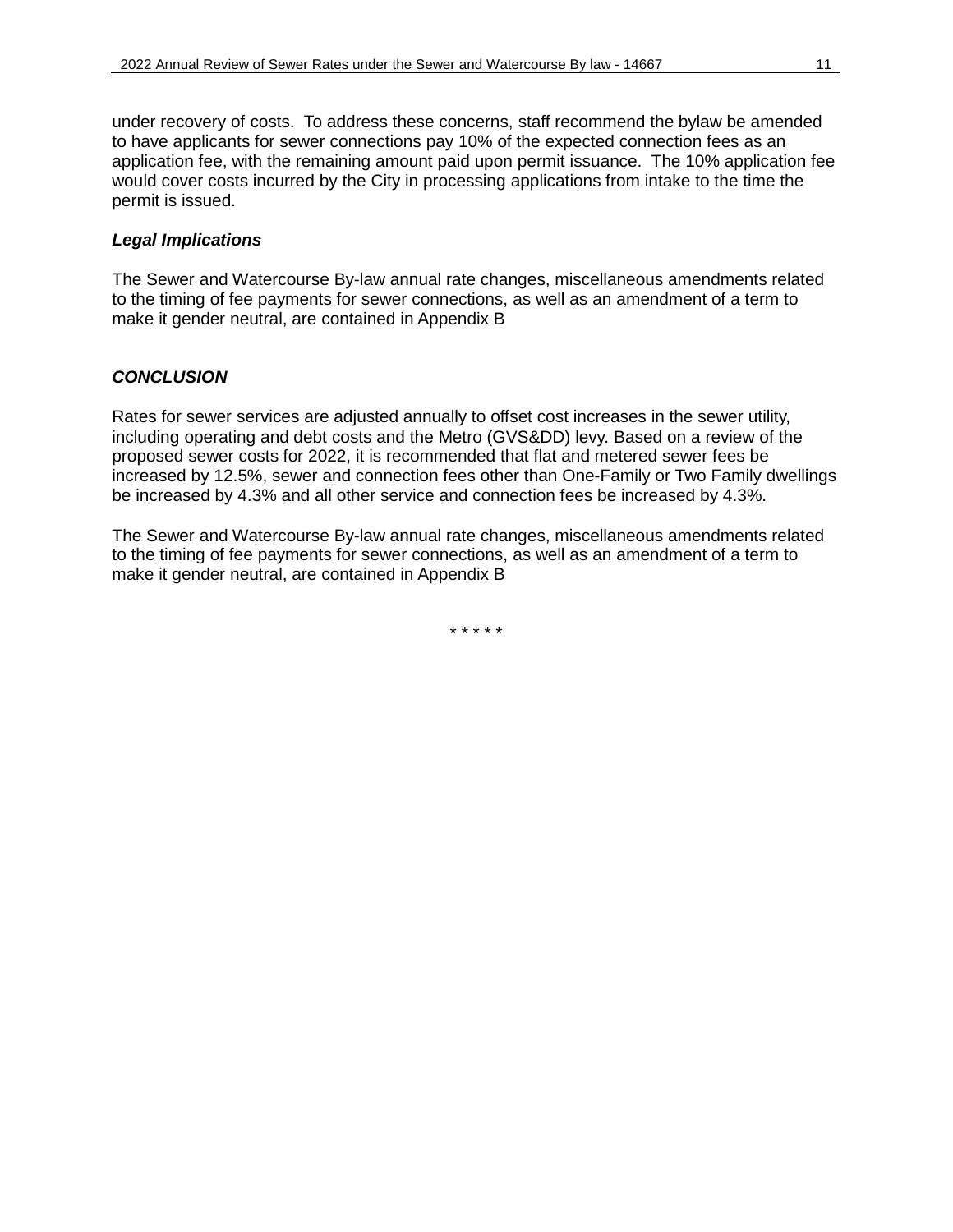#### **Appendix A Sewer & Watercourse By-law No. 8093**

**2022 Rate Changes**

| <b>Schedule A</b>                                                                                                                                                                                                                                                                                                                                                          |                    |                                     |                |
|----------------------------------------------------------------------------------------------------------------------------------------------------------------------------------------------------------------------------------------------------------------------------------------------------------------------------------------------------------------------------|--------------------|-------------------------------------|----------------|
| <b>Part I: Sewer Connection Flat Rates</b>                                                                                                                                                                                                                                                                                                                                 |                    |                                     |                |
|                                                                                                                                                                                                                                                                                                                                                                            | 2021               | Proposed 2022                       | % Increase     |
| 1. Public Sewer Connection, for One-Family or Two-Family Dwellings (including 3 inch/75 mm diameter<br>and greater pressure connections)                                                                                                                                                                                                                                   | \$12,107           | \$12,628                            | 4.3%           |
| 2. Public Sewer Connection, other than One-Family or Two-Family Dwellings                                                                                                                                                                                                                                                                                                  |                    |                                     |                |
| a) 4 inch/100 mm diameter                                                                                                                                                                                                                                                                                                                                                  | \$17,729           | \$18,491                            | 4.3%           |
| b) 6 inch/150 mm diameter                                                                                                                                                                                                                                                                                                                                                  | \$21,398           | \$22,318                            | 4.3%           |
| c) 8 inch/200 mm diameter                                                                                                                                                                                                                                                                                                                                                  | \$24,207           | \$25,248                            | 4.3%           |
| d) 10 inch/250 mm diameter                                                                                                                                                                                                                                                                                                                                                 | \$27,924           | \$29,125                            | 4.3%           |
| e) 12 inch/300 mm diameter                                                                                                                                                                                                                                                                                                                                                 | \$31,730           | \$33,094                            | 4.3%           |
| f) 15 inch/375 mm diameter                                                                                                                                                                                                                                                                                                                                                 | \$35,483           | \$37,009                            | 4.3%           |
| g) Connection to building sewer where installation cost is greater than 1.5 times the applicable flat rate<br>connection fee set out in this Schedule                                                                                                                                                                                                                      |                    | At Cost pursuant to Sentence 2.7(2) |                |
| h) Maintenance hole installation in conjunction with a public sewer connection pursuant to<br>Sentence 2.7(3) of Sewer and Watercourse By-law<br>3. Where a public sewer connection will be placed more than 5 feet below the ground elevation, taken to the<br>nearest foot and measured at the centre line of the street or lane as determined by the City Engineer, the |                    | At Cost pursuant to Sentence 2.7(3) |                |
| fees payable shall be an amount equivalent to an increase of 10%, for each additional foot below 5 feet, of<br>the fee otherwise payable by section 1 or 2 above.                                                                                                                                                                                                          |                    |                                     |                |
| 4. New fitting on a twin sewer pursuant to Sentence 2.7 (4)                                                                                                                                                                                                                                                                                                                | \$5,417            | \$5,650                             | 4.3%           |
| 5. New fitting on a single sewer pursuant to Sentence 2.7(4)                                                                                                                                                                                                                                                                                                               | \$2,388            | \$2,491                             | 4.3%           |
| 6. Inspection of a plumbing system, subsoil drainage pipes and a building sewer                                                                                                                                                                                                                                                                                            | \$328              | \$342                               | 4.3%           |
| Part III: Flat Rates for Unmetered Property                                                                                                                                                                                                                                                                                                                                |                    |                                     |                |
|                                                                                                                                                                                                                                                                                                                                                                            | 2021               | Proposed 2022                       | % Increase     |
| Single Family Dwelling                                                                                                                                                                                                                                                                                                                                                     | \$581              | \$653                               | 12.5%          |
| Single Family Dwelling with Suite                                                                                                                                                                                                                                                                                                                                          | \$784              | \$882                               | 12.5%          |
| Single Family Dwelling with Laneway House                                                                                                                                                                                                                                                                                                                                  | \$784              | \$882                               | 12.5%          |
| Single Family Dwelling with Suite and Laneway House                                                                                                                                                                                                                                                                                                                        | \$987              | \$1,110                             | 12.5%          |
| Strata Duplex (per dwelling unit)                                                                                                                                                                                                                                                                                                                                          | \$393              | \$442                               | 12.5%<br>12.5% |
| 2 Services, 1 Lot<br>3 Services, 1 Lot                                                                                                                                                                                                                                                                                                                                     | \$1,160<br>\$1,739 | \$1,305<br>\$1,956                  | 12.5%          |
| 4 Services, 1 Lot                                                                                                                                                                                                                                                                                                                                                          | \$2,321            | \$2,610                             | 12.5%          |
| Parking Lot/Garden                                                                                                                                                                                                                                                                                                                                                         | \$332              | \$373                               | 12.5%          |
| Part IV: Flat Rates for Other Property or Shut Off Water Service                                                                                                                                                                                                                                                                                                           |                    |                                     |                |
|                                                                                                                                                                                                                                                                                                                                                                            | 2021               | Proposed 2022                       | % Increase     |
| Other Property                                                                                                                                                                                                                                                                                                                                                             | \$283              | \$295                               | 4.3%           |
| Turned Off, 1 Service                                                                                                                                                                                                                                                                                                                                                      | \$283              | \$295                               | 4.3%           |
| Turned Off, 2 Services                                                                                                                                                                                                                                                                                                                                                     | \$283              | \$295                               | 4.3%           |
| Turned Off, 3 Services                                                                                                                                                                                                                                                                                                                                                     | \$283              | \$295                               | 4.3%           |
| Part V: Unit-Based Rates for Metered Property                                                                                                                                                                                                                                                                                                                              |                    |                                     |                |
|                                                                                                                                                                                                                                                                                                                                                                            | 2021               | Proposed 2022                       | % Increase     |
| <b>Metered Property Rate</b><br>Waste Discharge Permit User Rate                                                                                                                                                                                                                                                                                                           | \$3.735<br>\$1.230 | \$4.201<br>\$1.383                  | 12.5%<br>12.5% |
| Part VI: Flat Rate for Specific Types of Discharges/Disposals                                                                                                                                                                                                                                                                                                              |                    |                                     |                |
|                                                                                                                                                                                                                                                                                                                                                                            | 2021               | Proposed 2022                       | % Increase     |
| For the discharge of contaminated groundwater pursuant to Section 7.11 (per cubic metre)                                                                                                                                                                                                                                                                                   | \$1.45             | \$1.51                              | 4.3%           |
| For the disposal of ship wastewater pursuant to Section 7.12 (per cubic metre)                                                                                                                                                                                                                                                                                             | \$1.45             | \$1.51                              | 4.3%           |
| For discharges by Utilities pursuant to Section 7.13 (per maintenance hole connected)                                                                                                                                                                                                                                                                                      | \$382              | \$398                               | 4.3%           |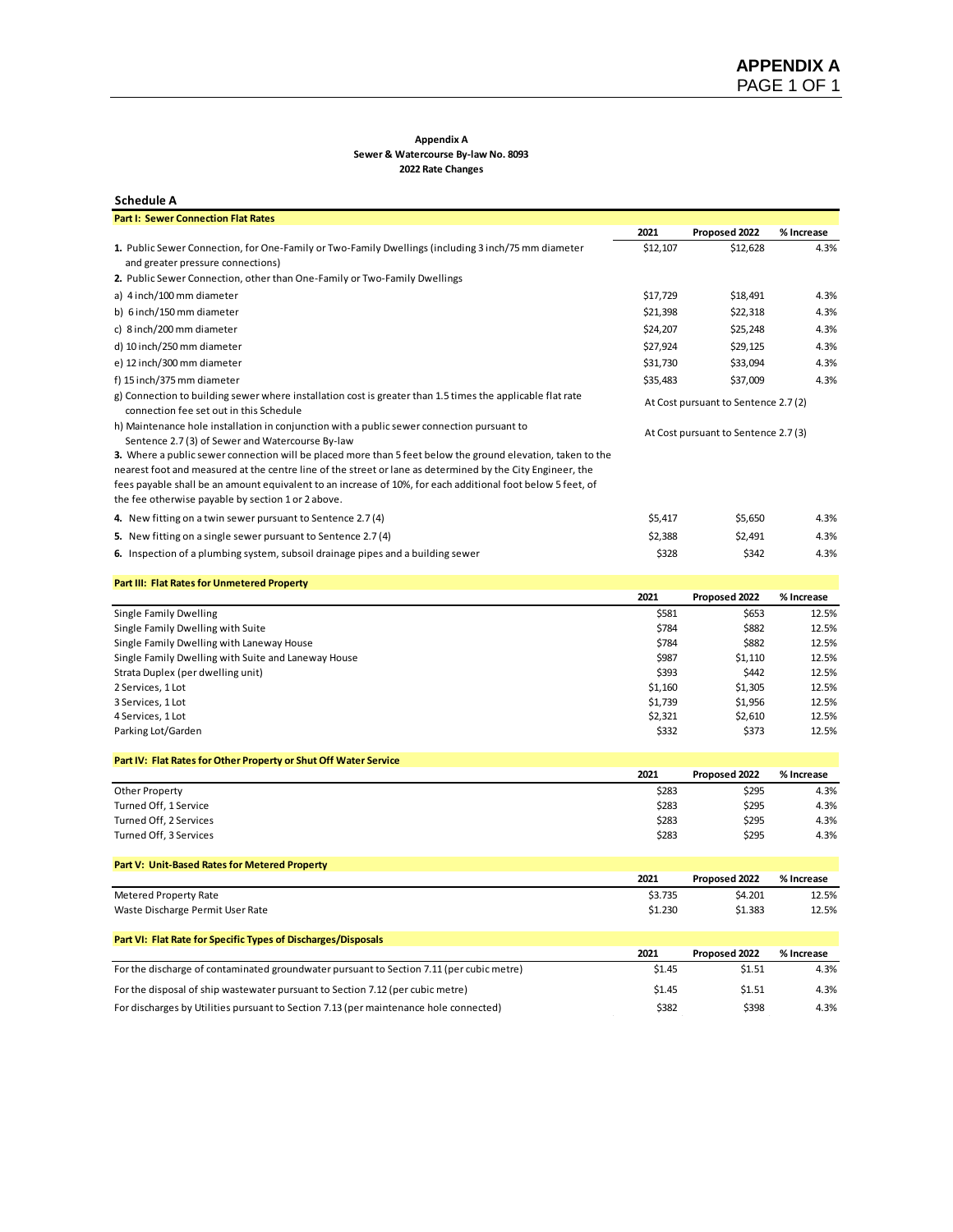# **DRAFT**

*Note: A By-law will be prepared generally in accordance with the provisions listed below, subject to change and refinement prior to posting.*

#### **A By-law to amend Sewer and Watercourse By-law No. 8093 regarding 2022 fee increases and miscellaneous amendments**

THE COUNCIL OF THE CITY OF VANCOUVER, in public meeting, enacts as follows:

- 1. This By-law amends the indicated provisions of By-law No. 8093.
- 2. Council:
	- (a) strikes out "manhole" wherever it appears, and substitutes "maintenance hole"; and

(b) strikes out "manholes" in the title of section 4.4, and substitutes "maintenance holes".

- 3. Council strikes out section 2.7(7) and substitutes the following:
	- "(7.1) Where an application for a connection permit has been submitted but a permit has not yet been issued, an applicant may withdraw their application and request a refund of a portion of the application fee paid, and where the City Engineer recommends the refund, the Collector may refund to the applicant such part of the application fee paid as is recommended by the City Engineer.
	- (7.2) Where a permit has been issued but the City has not yet commenced the work specified by the permit, a permit holder may apply in writing to the City Engineer for cancellation of the permit and a refund of a portion of the fees paid, and where the City Engineer recommends the refund and certifies that the work has not been commenced and the permit has been cancelled, the Collector may refund to the permit holder such part of the fees paid as is recommended by the City Engineer.".

4. Council repeals Parts I, III, IV, V, and VI of Schedule A to the Sewer and Watercourse Bylaw, and substitutes:

### "**PART I**

# **SEWER CONNECTION RATES**

Every applicant for a public sewer connection must pay to the City the applicable sewer connection rates set out below, payable as follows:

- (a) an application fee of 10% of the applicable rates set out below in sections 1, 2(a) through (f), and 6, at the time of application, and
- (b) the remaining amount when invoiced by the City, prior to permit issuance.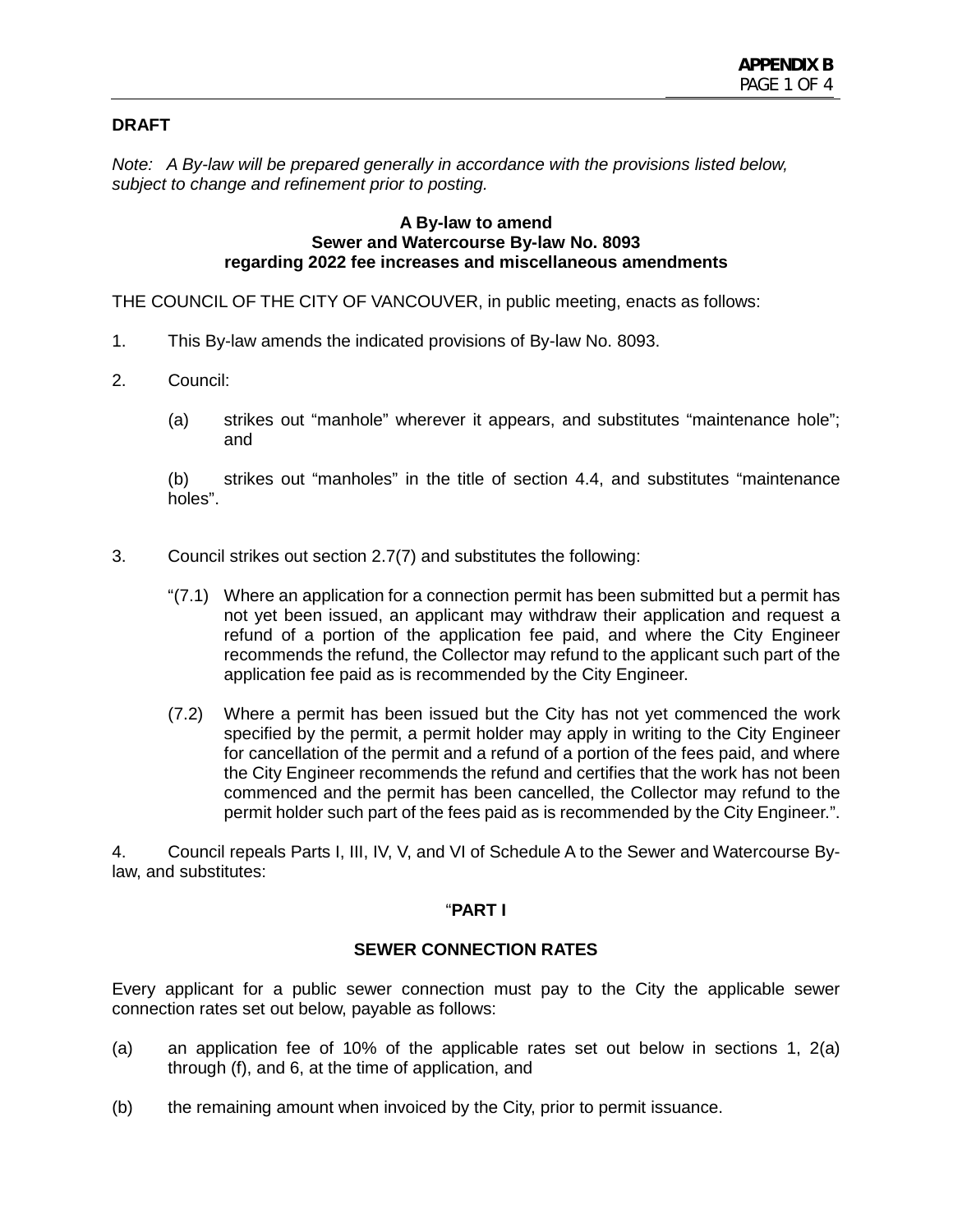| 1 <sub>1</sub>   |                                                                                  | Public sewer connection, for One-Family or Two-Family Dwellings<br>with or without a Laneway House (including 3 inch/75mm and greater<br>pressure connections)                                                                                                                                                                                                                                   | \$12,628.00                                  |  |
|------------------|----------------------------------------------------------------------------------|--------------------------------------------------------------------------------------------------------------------------------------------------------------------------------------------------------------------------------------------------------------------------------------------------------------------------------------------------------------------------------------------------|----------------------------------------------|--|
| 2.               | Public sewer connection, other than One-Family or Two-Family<br><b>Dwellings</b> |                                                                                                                                                                                                                                                                                                                                                                                                  |                                              |  |
|                  | a)                                                                               | 4 inch/100 mm diameter                                                                                                                                                                                                                                                                                                                                                                           | \$18,491.00                                  |  |
|                  | b)                                                                               | 6 inch/150 mm diameter                                                                                                                                                                                                                                                                                                                                                                           | \$22,318.00                                  |  |
|                  | c)                                                                               | 8 inch/200 mm diameter                                                                                                                                                                                                                                                                                                                                                                           | \$25,248.00                                  |  |
|                  | $\mathsf{d}$                                                                     | 10 inch/250 mm diameter                                                                                                                                                                                                                                                                                                                                                                          | \$29,125.00                                  |  |
|                  | e)                                                                               | 12 inch/300 mm diameter                                                                                                                                                                                                                                                                                                                                                                          | \$33,094.00                                  |  |
|                  | f)                                                                               | 15 inch/375 mm diameter or greater                                                                                                                                                                                                                                                                                                                                                               | \$37,009.00                                  |  |
|                  | g)                                                                               | connection to building sewer where installation cost is greater<br>than 1.5 times the applicable flat rate connection fee set out in<br>this Schedule                                                                                                                                                                                                                                            | At cost,<br>pursuant to<br>Section<br>2.7(2) |  |
|                  | h)                                                                               | maintenance hole installation in conjunction with a public sewer<br>connection, pursuant to Sentence 2.7(3) of Sewer<br>and<br>Watercourse By-law                                                                                                                                                                                                                                                | At cost,<br>pursuant to<br>Section<br>2.7(3) |  |
| 3.               |                                                                                  | Where a public sewer connection will be placed more than 5<br>feet below the ground elevation, taken to the nearest foot and<br>measured at the centre line of the street or lane, as determined by<br>the City Engineer, the fees payable shall be an amount equivalent<br>to an increase of 10% for each additional foot below 5 feet, of the<br>fee otherwise payable by section 1 or 2 above |                                              |  |
| $\overline{4}$ . |                                                                                  | New fitting on a twin sewer pursuant to Sentence 2.7(4)                                                                                                                                                                                                                                                                                                                                          | \$5,650.00                                   |  |
| 5.               |                                                                                  | New fitting on a single sewer pursuant to Sentence 2.7(4)                                                                                                                                                                                                                                                                                                                                        | \$2,491.00                                   |  |
| 6.               |                                                                                  | Inspection of a plumbing system, subsoil drainage pipes, and a<br>building sewer                                                                                                                                                                                                                                                                                                                 | \$342.00                                     |  |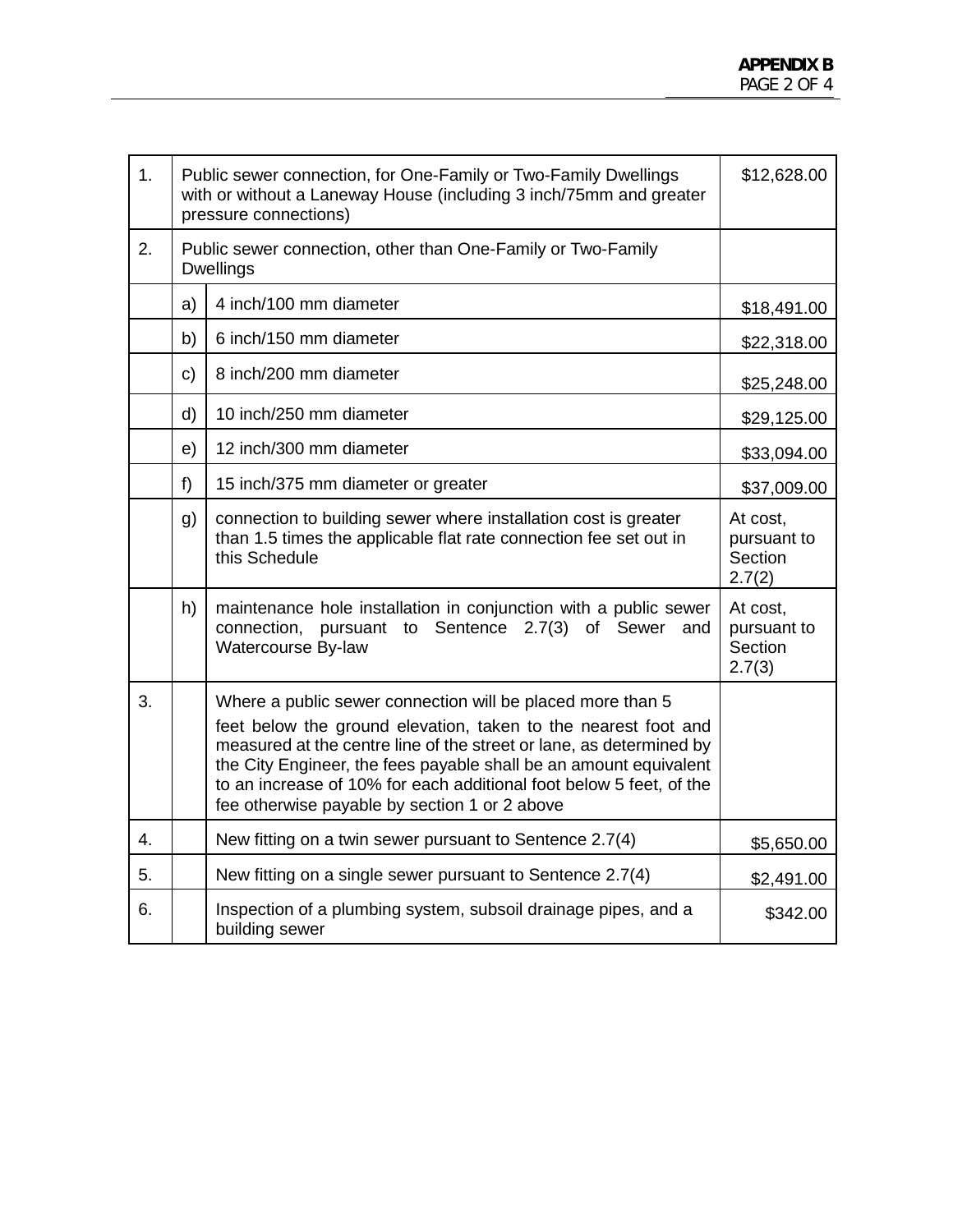### **PART III**

# **FLAT RATES FOR UNMETERED PROPERTY**

| Single Family Dwelling                              | \$653.00   |
|-----------------------------------------------------|------------|
| Single Family Dwelling with Suite                   | \$882.00   |
| Single Family Dwelling with Laneway House           | \$882.00   |
| Single Family Dwelling with Suite and Laneway House | \$1,110.00 |
| Strata Duplex (per dwelling unit)                   | \$442.00   |
| 2 Services, 1 Lot                                   | \$1,305.00 |
| 3 Services, 1 Lot                                   | \$1,956.00 |
| 4 Services, 1 Lot                                   | \$2,610.00 |
| Parking Lot/Garden                                  | \$373.00   |

### **PART IV**

# **FLAT RATES FOR OTHER PROPERTY OR SHUT OFF WATER SERVICE**

| <b>Other Property</b>  | \$295.00 |
|------------------------|----------|
| Turned Off, 1 Service  | \$295.00 |
| Turned Off, 2 Services | \$295.00 |
| Turned Off, 3 Services | \$295.00 |

### **PART V**

# **UNIT-BASED RATES FOR METERED PROPERTY**

| Metered Property Rate            | \$4.20  |
|----------------------------------|---------|
| Waste Discharge Permit User Rate | \$1.383 |